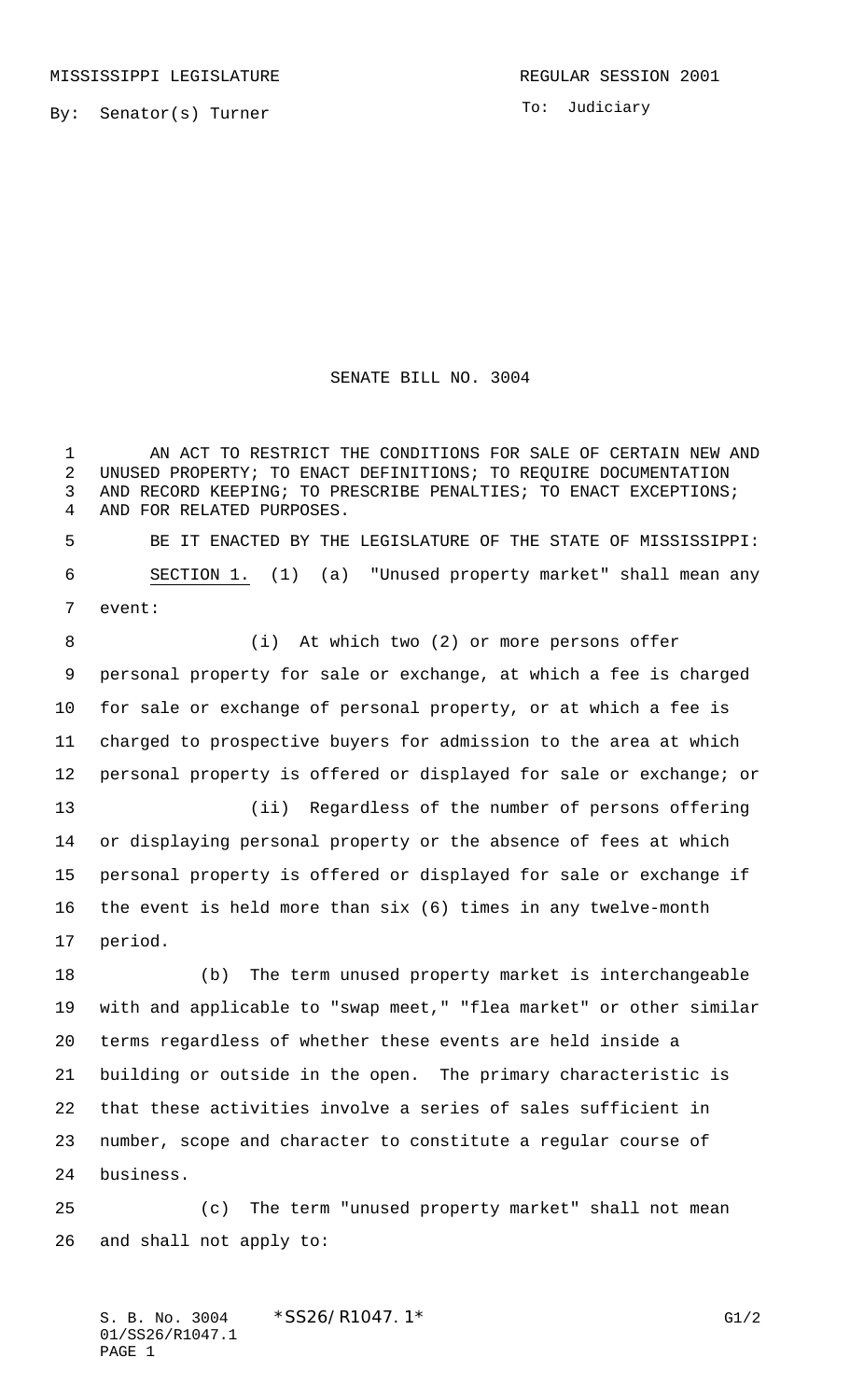(i) An event which is organized for the exclusive benefit of any community chest, fund, foundation, association, or corporation organized and operated for religious educational or charitable purposes, provided that no part of any admission fee or parking fee charged vendors or prospective purchasers or the gross receipts or net earnings from the sale or exchange of personal property, whether in the form of a percentage of the receipts or earnings, as salary, or otherwise, inures to the benefit of any private shareholder or person participating in the organization or conduct of the event; or

 (ii) Any event at which all of the personal property offered for sale or displayed is new, and all persons selling, exchanging or offering or displaying personal property for sale or exchange, are manufacturers or authorized representatives of manufacturers or distributors.

S. B. No. 3004 \*SS26/R1047.1\* (2) The term "unused property merchant" shall mean any person, other than a vendor or merchant with an established retail store in the county, who transports an inventory of goods to a building, vacant lot or other unused property market location and who, at that location, displays the goods for sale and sells the goods at retail or offers the goods for sale at retail, except a person who offers five or less items of the same new and unused merchandise for sale or exchange at an unused property market. (3) The term "new and unused property" shall mean tangible personal property that was acquired by the unused property merchant directly from the producer, manufacturer, wholesaler or retailer in the ordinary course of business which has never been used since its production or manufacturing or which is in its original and unopened package or container, if such personal property was so packaged when originally produced or manufactured. New and unused property does not include property the sale of which is already considered "used" under existing federal or state law or regulation.

01/SS26/R1047.1 PAGE 2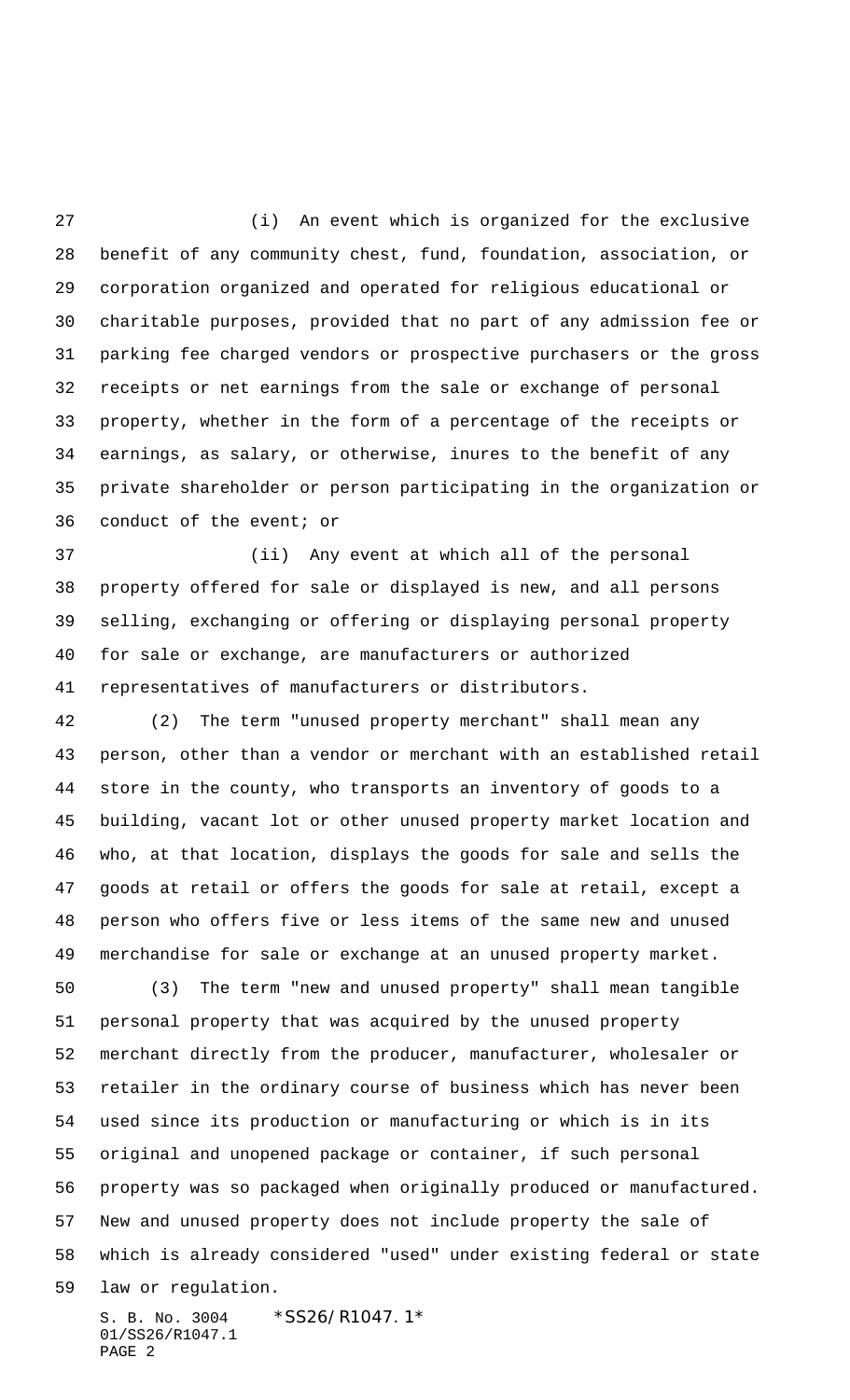(4) The term "baby food" or "infant formula" shall mean any food manufactured, packaged and labeled specifically for sale for consumption by a child under the age of two (2).

 (5) The term "nonprescription drug" (may also be referred to as "over the counter drug") shall mean any nonnarcotic medicine or drug that may be sold without a prescription and is prepackaged for use by the consumer, prepared by the manufacturer or producer for use by the consumer, and should be properly labeled and unadulterated in accordance with the requirements of the state food and drug laws and the federal Food, Drug and Cosmetic Act. The term "nonprescription drug" shall not include herbal products, dietary supplements, botanical extracts or vitamins.

 (6) The term "medical device" shall mean any instrument apparatus, implement, machine, contrivance, implant, in vitro reagent, tool or other similar or related article, including any component part or accessory, required under federal law to bear the label "Caution: Federal law requires dispensing by or on the order of a physician," or which is defined by federal law as a medical device and which is intended for use in the diagnosis of disease or other conditions or in the cure, mitigation, treatment or prevention of disease in man or animals or is intended to affect the structure or any function of the body of man or animals, which does not achieve any of its principal intended purposes through chemical action within or on the body of man or animals and which is not dependent upon being metabolized for achievement of any of its principal intended purposes.

S. B. No. 3004 \*SS26/R1047.1\* 01/SS26/R1047.1 PAGE 3 SECTION 2. (1) No unused property merchant shall offer at an unused property market for sale or knowingly permit the sale of baby food, infant formula, cosmetics or personal care products, or any nonprescription drug or medical device. This section shall not apply to a person who keeps available for public inspection a written authorization identifying that person as an authorized representative of the manufacturer or distributor of such product,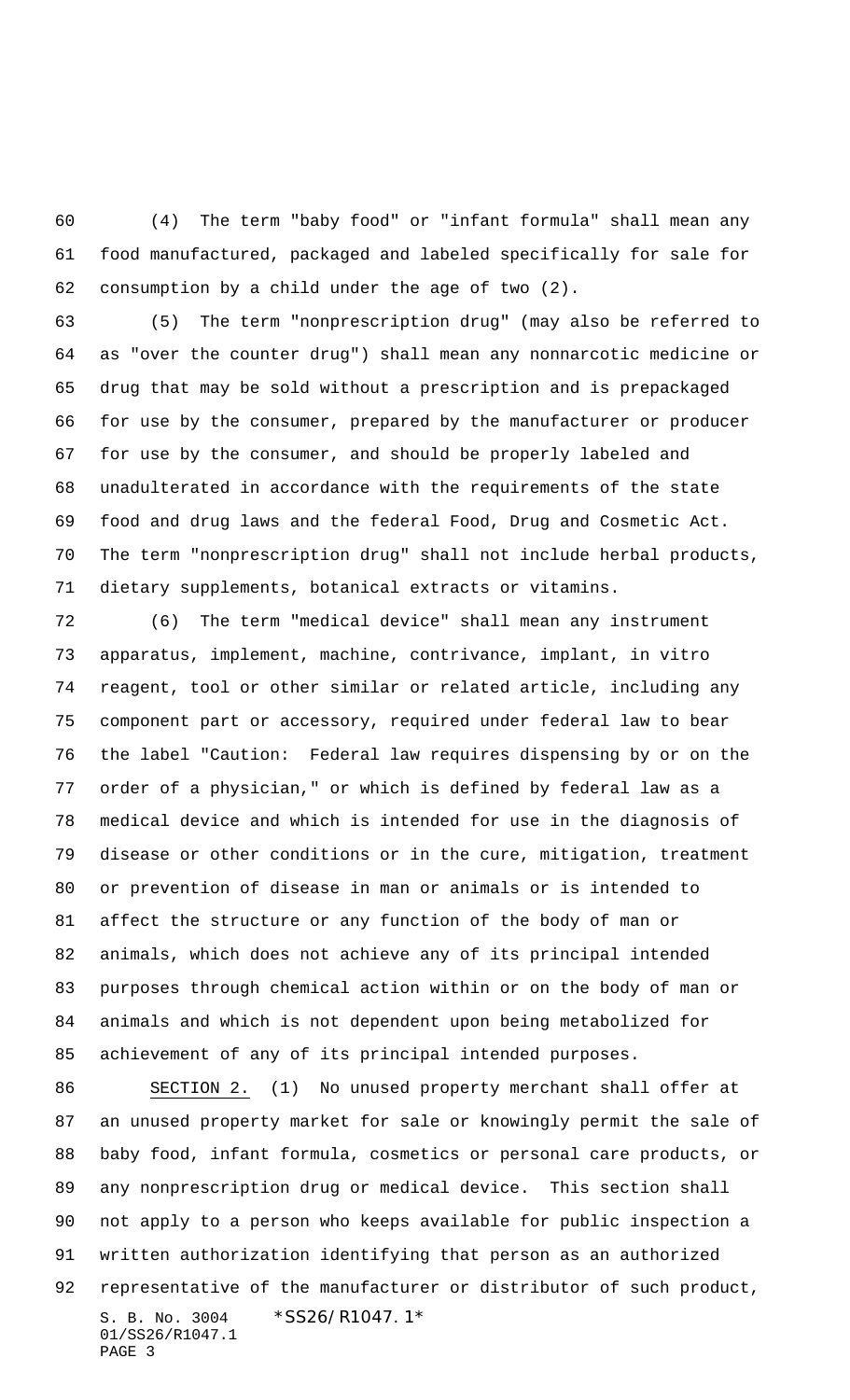as long as the authorization is not false, fraudulent, or fraudulently obtained.

 (2) Every unused property merchant shall maintain receipts for the purchase of new and unused property, as defined above. Receipts shall contain all of the following information:

98 (a) Date of the transaction;

 (b) Name and address of the person, corporation, or 100 entity from whom the new and unused property was acquired;

 (c) An identification and description of the new and unused property acquired;

103 (d) The price paid for such new and unused property; (3) It is a violation of this act for an unused property merchant required to maintain receipts under the provisions contained herein to knowingly:

(a) Falsify, obliterate or destroy such receipts;

 (b) Refuse or fail upon request to make such receipts available for inspection within a period of time which is reasonable under the individual circumstances surrounding such request; provided, however, nothing contained within the provisions of this paragraph (b) shall be construed to require the unused property merchant to possess such receipt on or about his or her person without reasonable notice; or

 (c) Fail to maintain the receipts required by this section for an appropriate time.

(4) The provisions of this act shall not apply to:

 (a) The sale of any item regulated by federal, state or local law, sold in compliance with those provisions.

 (b) The sale of a motor vehicle or trailer that is required to be registered or is subject to the certificate of title laws of this state;

 (c) The sale of wood for fuel, ice or livestock; (d) Business conducted in any industry or association

trade show;

S. B. No. 3004 \*SS26/R1047.1\* 01/SS26/R1047.1 PAGE 4